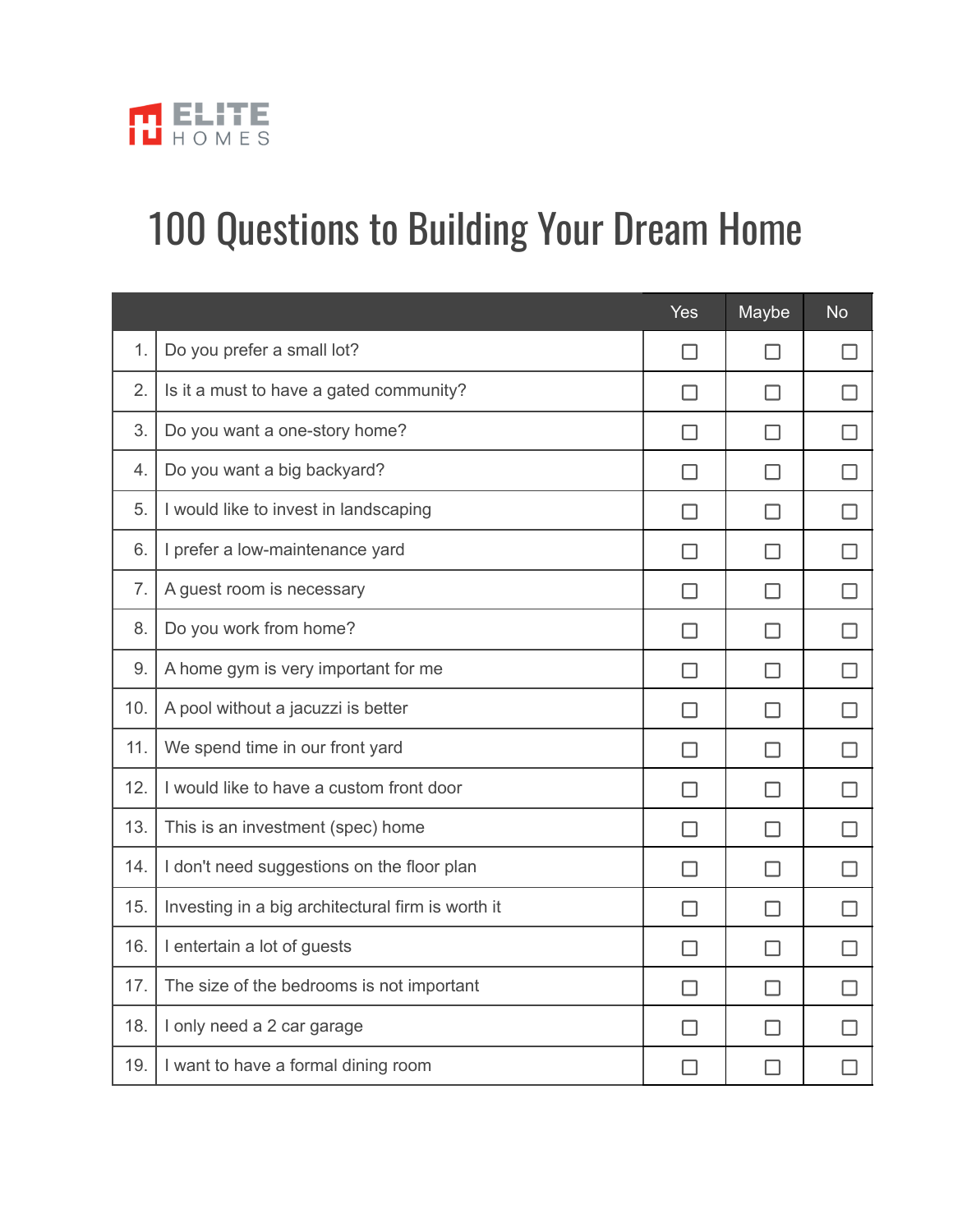

|     |                                                            | <b>Yes</b>               | Maybe  | <b>No</b> |
|-----|------------------------------------------------------------|--------------------------|--------|-----------|
| 20. | Home needs to be handicap accessible                       | $\overline{\phantom{a}}$ |        |           |
| 21. | The house needs to have a lot of windows                   | H                        | ΙI     |           |
| 22. | My pets will have a designated area                        | H                        | ΙI     |           |
| 23. | I would love a dog spa                                     | H                        | ΙI     | H         |
| 24. | Would you like a pool?                                     | H                        | П      | ΙI        |
| 25. | Do you want a bathroom for the pool?                       | H                        | ΙI     |           |
| 26. | Would you like an outdoor kitchen?                         | H                        | П      |           |
| 27. | Do you want a gas stove?                                   | H                        | ΙI     |           |
| 28. | Do you need an extra freezer?                              | П                        | П      |           |
| 29. | I would like an ice maker in the kitchen                   | П                        | ΙI     |           |
| 30. | I only want high-end appliances                            | H                        | H      |           |
| 31. | The kitchen and bathrooms need to have granite countertops | $\mathsf{L}$             | ΙI     | ΙI        |
| 32. | Surveillance cameras are important for us                  | П                        | П      | $\Box$    |
| 33. | We listen to music and would like speakers in common areas | П                        | П      |           |
| 34. | The master bedroom needs to be separate from other rooms   | П                        | $\Box$ |           |
| 35. | Each bedroom needs its own full bath                       | H                        | H      |           |
| 36. | We need a lot of space for storage                         | □                        | $\Box$ | ⊔         |
| 37. | Closet size is not important                               | H                        | ΙI     | H         |
| 38. | His and her closet need to be separate                     | ΙI                       | П      | H         |
| 39. | The master toilet area must have a door                    | П                        | ΙI     | H         |
| 40. | We don't like bathtubs                                     | $\Box$                   | $\Box$ |           |
| 41. | The attic needs to be accessible for storage               |                          | ΙI     |           |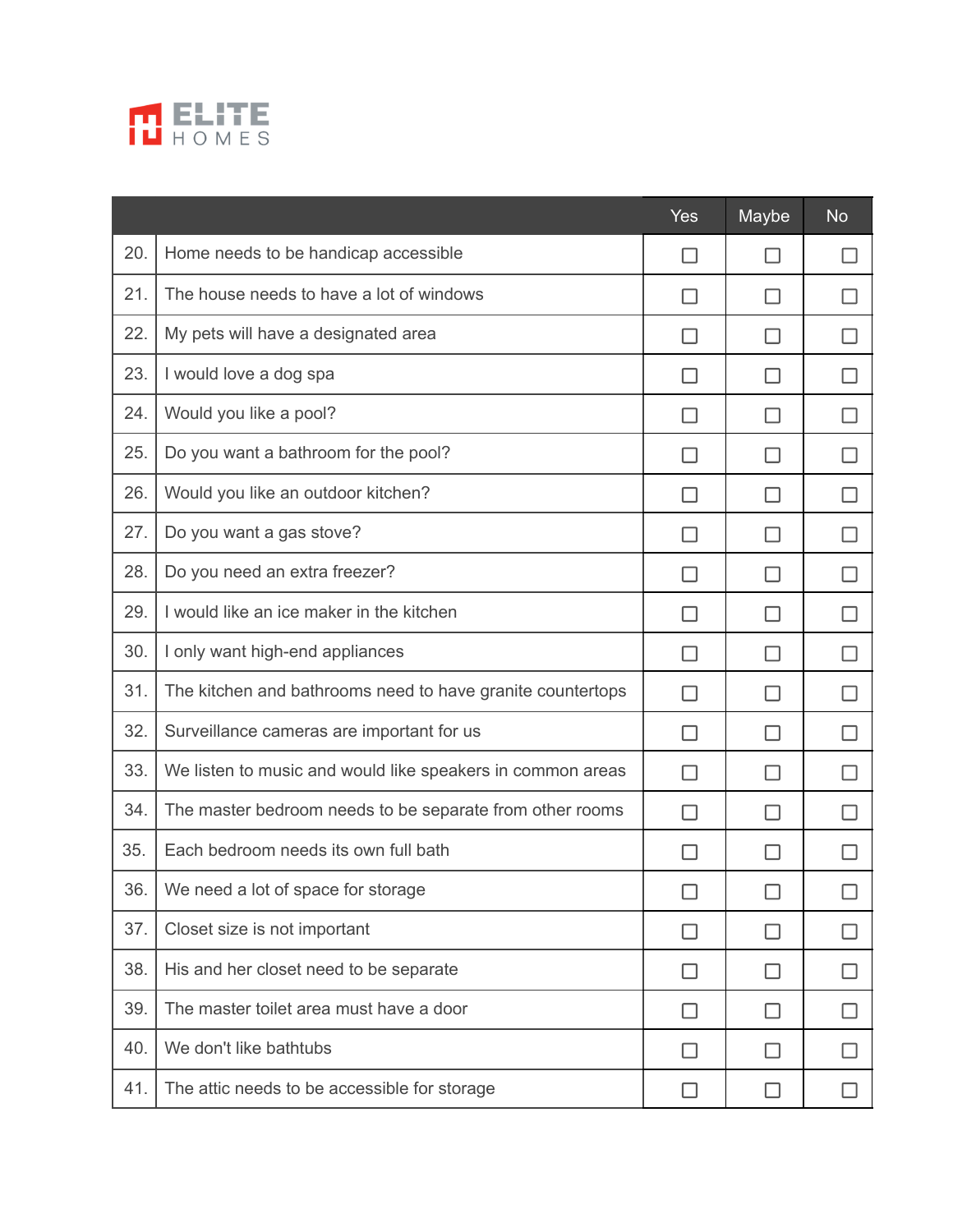

|     |                                                                                         | <b>Yes</b> | Maybe        | <b>No</b> |
|-----|-----------------------------------------------------------------------------------------|------------|--------------|-----------|
| 42. | I will need double height in the garage for storage                                     | ΙI         | H            |           |
| 43. | The living room should have tall ceilings                                               | ΙI         | H            |           |
| 44. | We love wood floors                                                                     | H          |              |           |
| 45. | We play an instrument and need a soundproof room                                        | ΙI         | $\mathsf{L}$ |           |
| 46. | I want a water feature inside the house                                                 |            |              |           |
| 47. | Air vents need to be barely noticeable                                                  | ΙI         | H            |           |
| 48. | Are you concerned with the resale value of the home?                                    |            |              |           |
| 49. | The thermostat must be independent on the second floor                                  | H          |              |           |
| 50. | We need an elevator in the house                                                        | H          |              |           |
| 51. | A maid quarter is important for us                                                      | ΙI         | $\mathsf{L}$ |           |
| 52. | We need a movie room                                                                    |            |              |           |
| 53. | She needs a crafts room                                                                 | ΙI         | $\mathsf{L}$ |           |
| 54. | He needs a man cave                                                                     | H          |              |           |
| 55. | Would you like for trees to be illuminated?                                             | ΙI         | H            |           |
| 56. | Let's install a moving sensor light at the front door                                   | H          |              |           |
| 57. | A family member is very sensitive to allergies and need a<br>special carpet and filters |            |              |           |
| 58. | I hate carpet                                                                           | П          | ΓI           |           |
| 59. | I need a huge fridge                                                                    | $\Box$     | ΙI           | H         |
| 60. | We want a guest house in the same lot                                                   | ΙI         | ΙI           |           |
| 61. | Do you know the construction regulations from the HOA?                                  | П          | ΙI           | ΙI        |
| 62. | An iron fence needs to be installed around the house                                    | ΙI         |              | $\Box$    |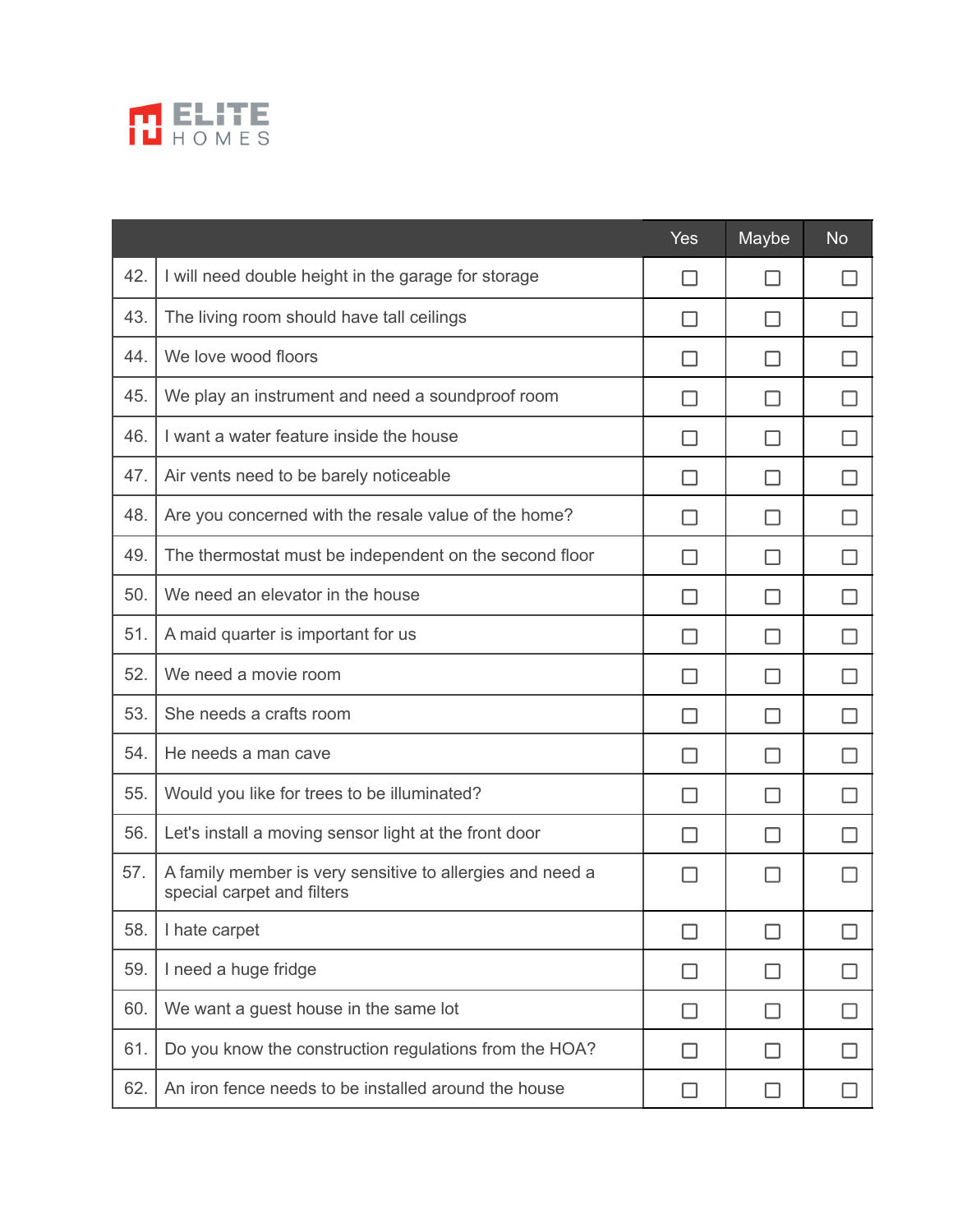

|     |                                                               | <b>Yes</b> | Maybe  | <b>No</b> |
|-----|---------------------------------------------------------------|------------|--------|-----------|
| 63. | Mature trees are important for us                             | $\Box$     | ΙI     |           |
| 64. | We would like a water tank recollection                       | ΙI         | $\Box$ |           |
| 65. | We want solar panels                                          | H          | H      |           |
| 66. | We love traditional design                                    | H          | П      | ΙI        |
| 67. | We already have pictures of the style we like                 | П          | П      | П         |
| 68. | We are currently working with a designer                      | H          | ΙI     | H         |
| 69. | We need help with our architectural and engineering plans     |            | ΙI     |           |
| 70. | We need someone to take care of city permits                  | П          | П      | H         |
| 71. | We have a set budget                                          | П          | П      |           |
| 72. | I like warm colors                                            | ΙI         | П      | ΙI        |
| 73. | I travel and need to be able to sign through the building app | H          | ΙI     |           |
| 74. | I would prefer to pay change orders online                    | H          | П      | ΙI        |
| 75. | This is the first time we build a home                        | П          | П      | ΙI        |
| 76. | We would like to heat the bathroom floors                     | ΙI         | ΙI     |           |
| 77. | We have furniture we need to accommodate in the new home      | П          | П      |           |
| 78. | I hate fireplaces                                             | П          | П      |           |
| 79. | We need two social areas                                      | $\Box$     |        | ⊔         |
| 80. | We need to downsize                                           | H          | ΙI     |           |
| 81. | We like zero landscaping                                      | П          | П      | П         |
| 82. | We are open to new trends                                     | ΙI         | ĪΙ     | H         |
| 83. | We need to sell our current home to start building            | $\Box$     | $\Box$ |           |